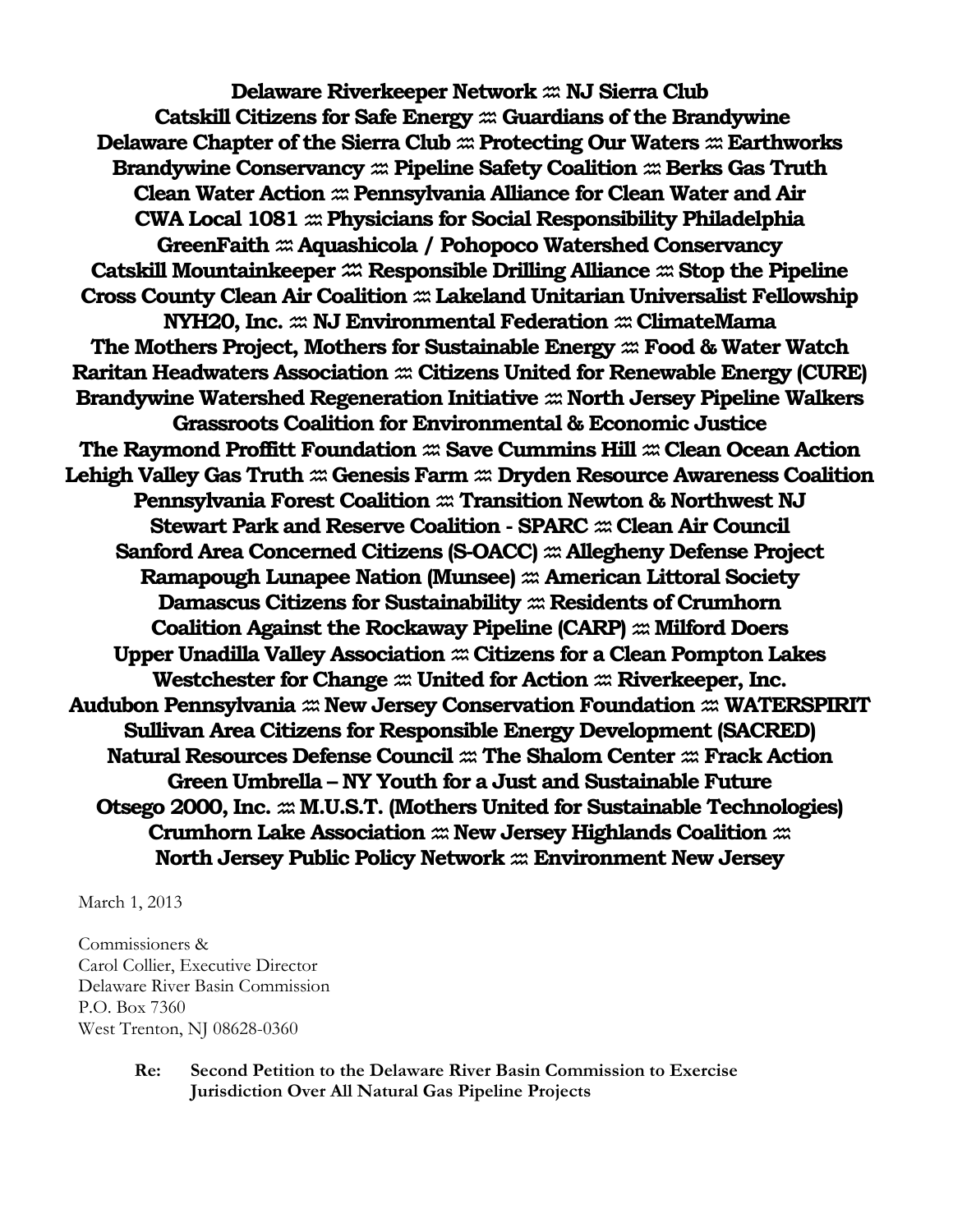#### Dear Commissioners and Ms. Collier,

The Delaware Riverkeeper, the Delaware Riverkeeper Network (collectively, DRN), NJ Sierra Club, Guardians of the Brandywine, Protecting Our Waters, Brandywine Conservancy, Berks Gas Truth, Earthworks, Pennsylvania Alliance for Clean Water and Air, Physicians for Social Responsibility Philadelphia, Pipeline Safety Coalition, Aquashicola / Pohopoco Watershed Conservancy, Catskill Mountainkeeper, Responsible Drilling Alliance, Stop the Pipeline, Cross County Clean Air Coalition, Clean Water Action, Lakeland Unitarian Universalist Fellowship, NYH20, Inc., NJ Environmental Federation, The Mothers Project, Mothers for Sustainable Energy, Raritan Headwaters Association, Citizens United for Renewable Energy (CURE), CWA Local 1081, Brandywine Watershed Regeneration Initiative, GreenFaith, the Delaware Chapter of the Sierra Club, North Jersey Pipeline Walkers, Grassroots Coalition for Environmental and Economic Justice, Food & Water Watch, The Raymond Proffitt Foundation, Save Cummins Hill, Clean Ocean Action, Lehigh Valley Gas Truth, Genesis Farm, Dryden Resource Awareness Coalition, Pennsylvania Forest Coalition, Transition Newton & Northwest NJ, Stewart Park and Reserve Coalition – SPARC, Sanford Area Concerned Citizens (S-OACC), Ramapough Lunapee Nation (Munsee), Damascus Citizens for Sustainability, Coalition Against the Rockaway Pipeline (CARP), ClimateMama, Clean Air Council, Catskill Citizens for Safe Energy, Residents of Crumhorn, Milford Doers, Upper Unadilla Valley Association, Citizens for a Clean Pompton Lakes, Allegheny Defense Project, Otsego 2000, Inc., United for Action, Riverkeeper, Inc., American Littoral Society, Westchester for Change, New Jersey Conservation Foundation, Sullivan Area Citizens for Responsible Energy Development (SACRED), WATERSPIRIT, Frack Action, Natural Resources Defense Council, Green Umbrella – NY Youth for a Just and Sustainable Future, Crumhorn Lake Association, The Shalom Center, New Jersey Highlands Coalition, North Jersey Public Policy Network, Environment New Jersey, M.U.S.T. (Mothers United for Sustainable Technologies) hereby submit this petition requesting that the Delaware River Basin Commission (DRBC): 1) exercise its jurisdiction under the Compact and the current Rules of Practice and Procedure (RPP) over natural gas pipeline projects crossing any portion of or any waterway of the Delaware River Watershed (Watershed); and 2) amend the RPP to promulgate regulations requiring that **all** natural gas pipeline construction projects within the Delaware River Watershed be submitted for DRBC review for a determination as to whether such projects will impair or conflict with the Comprehensive Plan.

With the rapid expansion of the unconventional shale gas development industry, there has also been a proliferation of natural gas transmission line construction and expansion projects that cross the Delaware River Watershed. If the DRBC promulgates final regulations establishing a system for permitting shale gas extraction operations in the Delaware River Watershed, there will be a massive proliferation of gathering lines servicing the well pads and connecting them to the natural gas transmission and distribution pipeline network. Whether considered individually or cumulatively, these pipeline projects demonstrably have had substantial effects and will continue to have substantial effects to the water resources of the Watershed, and the frequency and intensity of adverse impacts will increase as the number of pipeline projects increases, thus obligating the DRBC to take jurisdiction under the Compact.

There are currently thirteen natural gas pipeline projects that are planned to cross over or within portions of the Delaware River Watershed, in addition to the four that have already been constructed in the Watershed since 2011. The impending projects include projects in the Watershed communities of: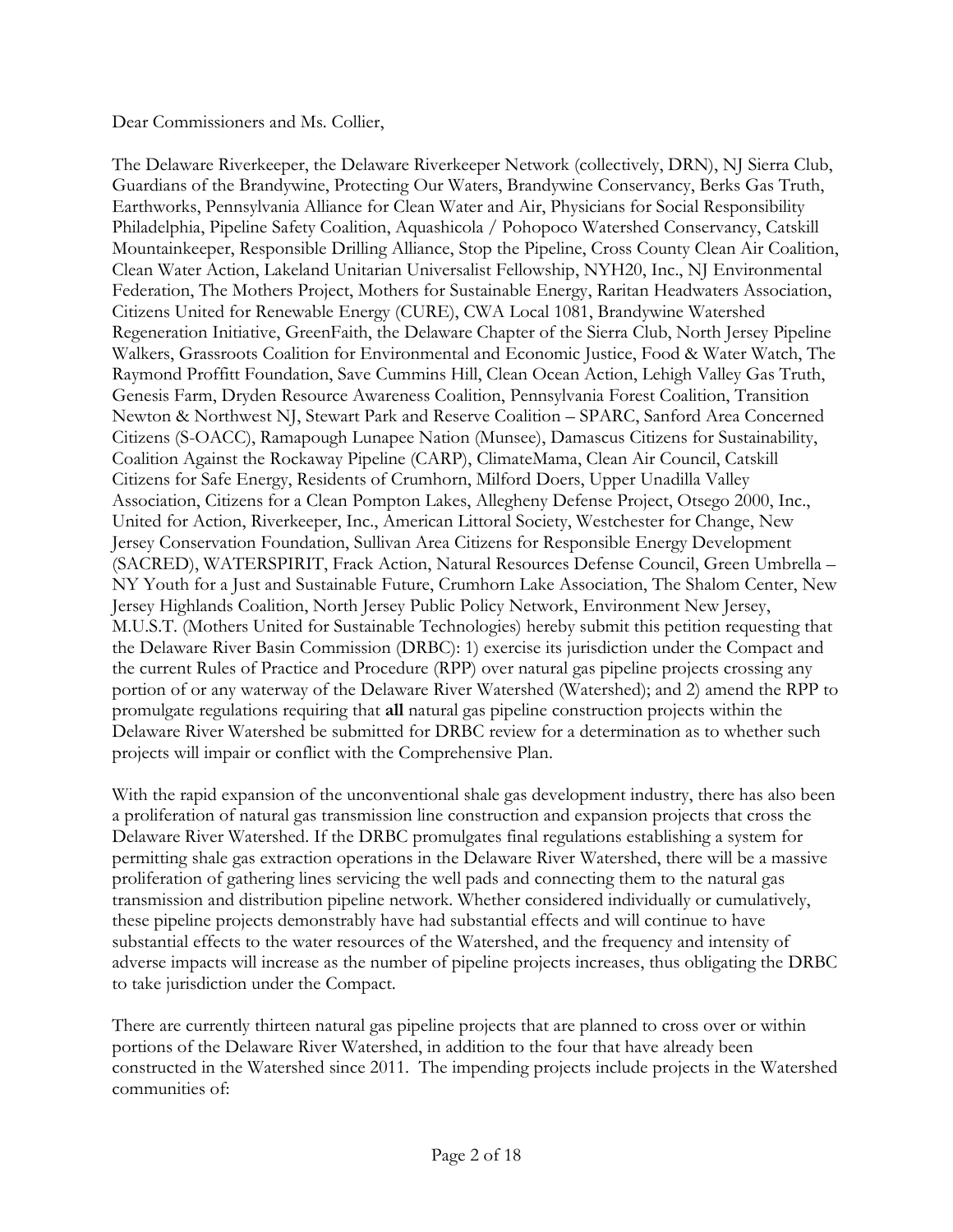- Berks, Chester, Delaware, Lebanon, Monroe, Montgomery, Pike, Schuylkill, and Wayne Counties in Pennsylvania;
- Gloucester, Hunterdon, and Sussex Counties in New Jersey;
- New Castle and Kent Counties in Delaware; and
- Broome County in New York.

 $\overline{a}$ 

There is no indication that this pace of development for these construction projects will decrease in the foreseeable future. Rather, it is almost certain that large scale natural gas transmission pipeline projects designed to transport shale gas will only further increase in size, scope, and frequency.<sup>1</sup>

Since the beginning of this year alone (the year 2013 which began just two months ago), plans have been finalized that will result in two major transmission projects crossing the basin. On January 14, 2013, Williams initiated its pre-filing process before the Federal Regulatory Energy Commission to initiate the certification process under the Natural Gas Act for its Leidy Southeast Expansion Project on the Transco Line. Williams submitted detailed maps that show no fewer than eleven miles of the project will take place within the Basin in Monroe County, Pennsylvania. The functional design of the project further indicates that Williams will be constructing additional expansion projects in the Watershed along that same pipeline as future shale gas development occurs. Additionally, on January 11, 2013, a new primary route for the Constitution Pipeline was proposed to the Federal Energy Regulatory Commission that includes construction of a significant portion of the pipeline within the Watershed in Broome County, New York. Together these two projects will result in roughly 30 miles of new large-scale transmission pipeline in the Basin.

On January 30, 2013, the Commission provided to DRN an Amended Letter of Determination for the Tennessee Gas Pipeline 300 Line Upgrade Project and the Columbia 1278 Replacement Project. This letter indicated that the DRBC would exercise jurisdiction pursuant to RPP 2.3.5 A.12 and require each project sponsor to submit a docket application because each of the projects involved construction within a recreation area incorporated into the Comprehensive Plan. The letter itself, as well as the underlying supporting staff memorandum, not only articulates a basis for reviewing projects that pass through recreation areas and reservoirs, but also provides further evidence that, by the DRBC's own standards, pipeline construction activities involve a "significant disturbance" of ground cover affecting water resources.

Currently, no federal, state, or local regulatory agency other than the DRBC is tasked with evaluating the cumulative impacts of natural gas pipeline projects and associated infrastructure construction, including access roads and compressor stations, in the Delaware River Basin. The DRBC must take a strong leadership position on natural gas pipeline construction to meet its obligations under the Compact and the Water Code to ensure all approved projects are consistent with the Comprehensive Plan and that they meet the strict anti-degradation requirements applicable to Special Protection Waters.

<sup>1</sup> *See, e.g.*, "In New England, a Natural Gas Trap," New York Times, February 15, 2013, *available at* http://www.nytimes.com/2013/02/16/business/electricity-costs-up-in-gas-dependent-newengland.html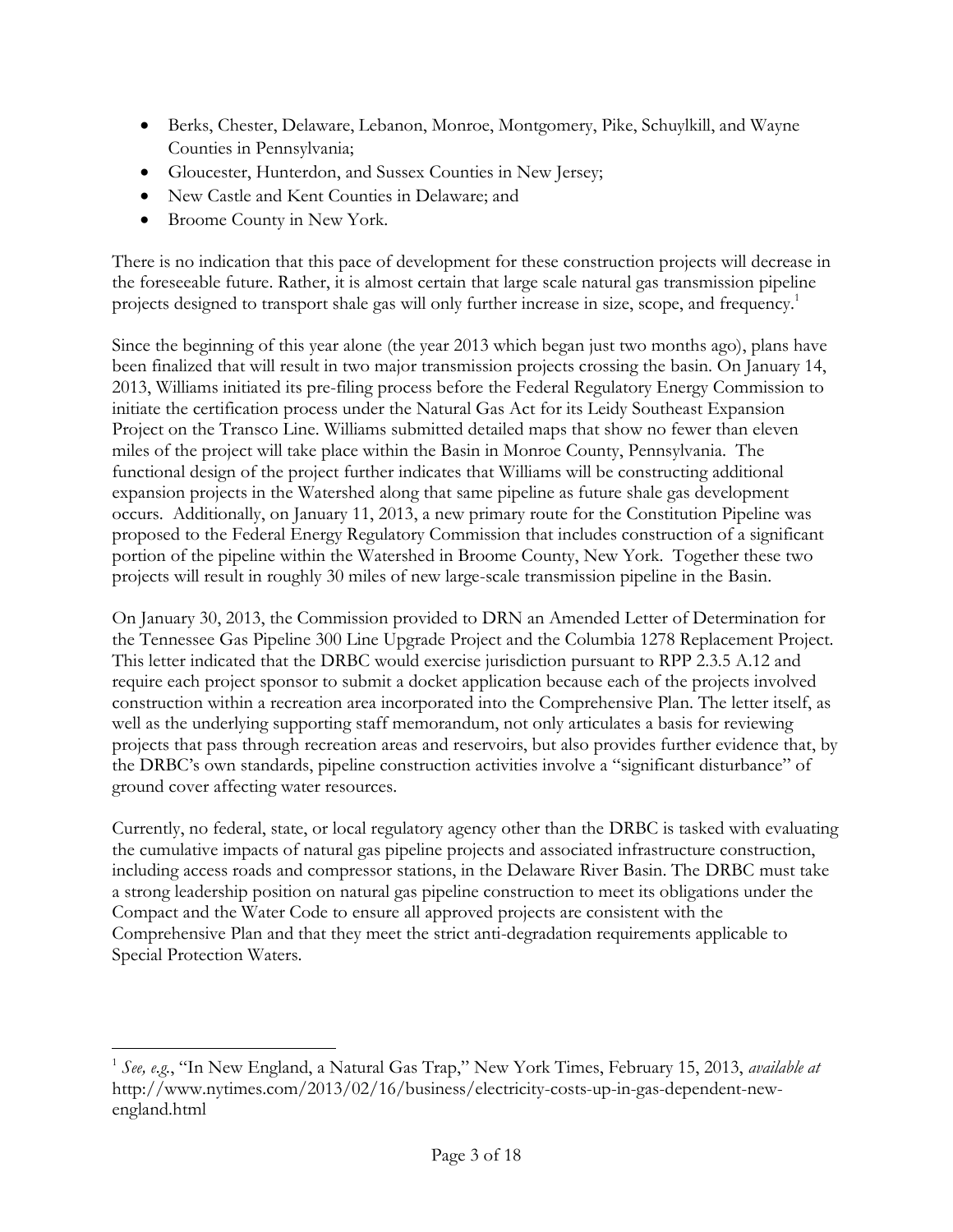### **Applicable Compact, Water Code, and RPP Provisions**

Section 3.8 of the Compact provides in relevant part:

No project having a substantial effect on the water resources of the basin shall hereafter be undertaken by any person, corporation, or governmental authority unless it shall have been first submitted to and approved by the commission, subject to the provisions of Sections 3.3 and 3.5. The commission shall approve a project whenever it finds and determines that such project would not substantially impair or conflict with the comprehensive plan and may modify and approve as modified, or may disapprove any such project whenever it finds and determines that the project would substantially impair or conflict with such plan. The commission shall provide by regulation for the procedure of submission, review and consideration of projects, and for its determinations pursuant to this section.

The Comprehensive Plan is established by Article 13.1 of the Compact:

The commission shall develop and adopt, and may from time to time review and revise, a comprehensive plan for the immediate and long range development and use of the water resources of the basin. The plan shall include all public and private projects and facilities which are required, in the judgment of the commission, for the optimum planning, development, conservation, utilization, management and control of the water resources of the basin to meet present and future needs.

In 1992, in response to a petition filed by DRN, the DRBC launched the Special Protection Waters ("SPW") program, which established regulations to "keep the clean water clean" in the upper and middle sections of the non-tidal Delaware River, portions of which had been designated by the federal government as part of the National Wild and Scenic Rivers System in 1978. Following the federal designation of an additional 38.9 miles of the Delaware in the National Wild and Scenic Rivers System in 2000, and again in response to a petition filed by DRN, in 2008 the DRBC expanded SPW coverage to include the River from the Delaware Water Gap National Recreation Area downstream to the head of tide at Trenton, New Jersey. The entire 197-mile non-tidal river is now included under the SPW regulations, which is believed to be the longest stretch of antidegradation policy established on any river in the nation.

Special Protection Waters are waters designated by the DRBC, pursuant to the Water Quality Regulations, that have exceptionally high scenic, recreational, ecological, and/or water supply values and are subject to stricter control of non-point pollution control, wastewater discharges, and reporting requirements to prevent degradation.

Article 3 of the Water Code, Section 3.10.3.A.2, establishes the strict anti-degradation standard that the DRBC applies to Special Protection Waters of the Watershed: "It is the policy of the Commission that there be no measurable change in existing water quality except towards natural conditions. . . ." Water Code Article 3, Section 3.10.3.A.2.e, requires that "[p]rojects subject to review under Section 3.8 of the Compact that are located in the drainage area of Special Protection Waters must submit for approval a Non-Point Source Pollution Control Plan that controls the new or increased non-point source loads generated within the portion of the project's service area which is also located within the drainage area of Special Protection Waters."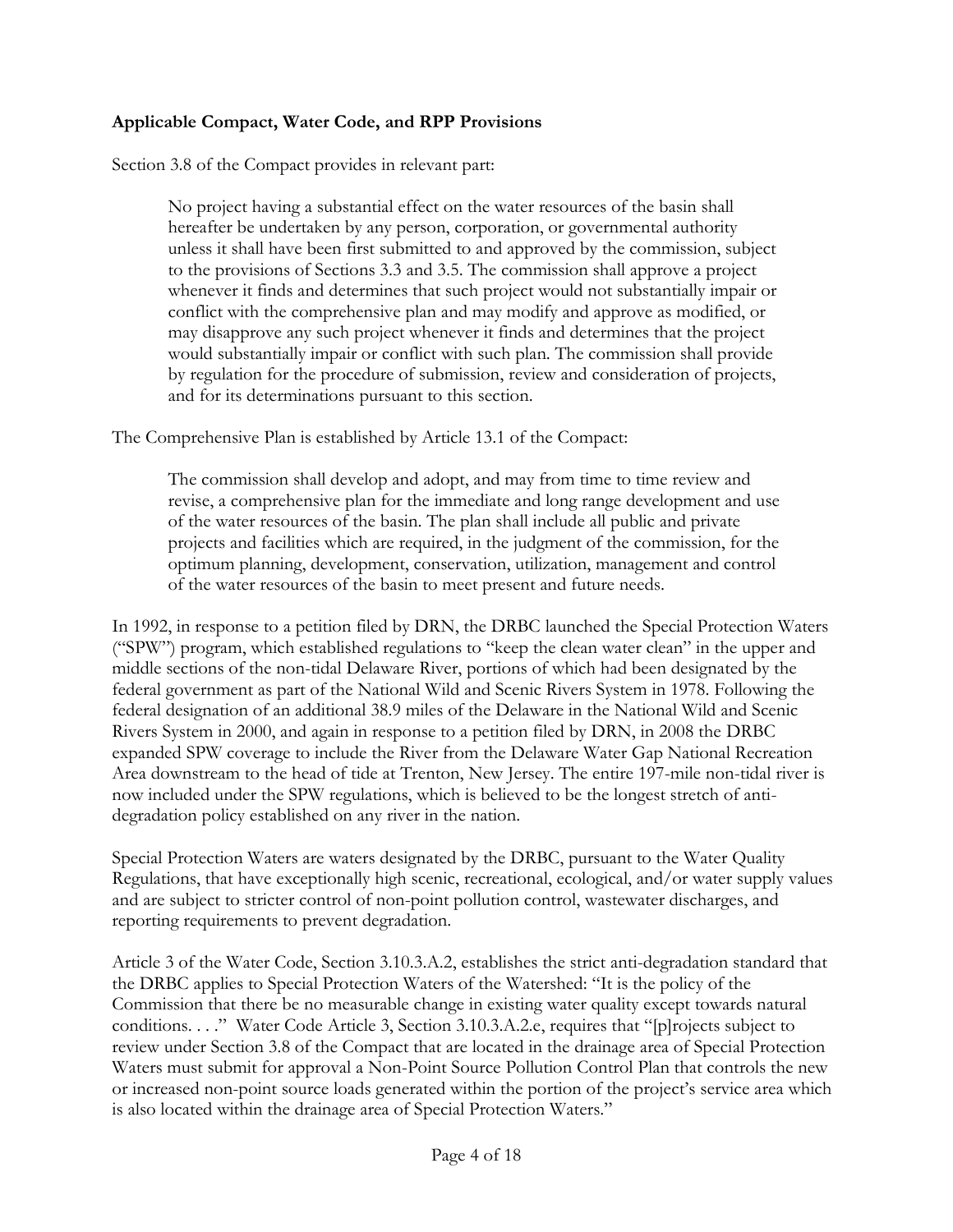The RPP classifies projects for review under Section 3.8 of the Compact into two categories, those deemed not to have a substantial effect on the water resources of the Basin and therefore not required to be submitted for DRBC review, and those deemed to have substantial effects on water resources of the Basin and therefore required to be submitted for Commission review. See RPP Article 3, Section 2.3.5.

With respect to natural gas pipeline projects, the RPP categorizes them as projects that presumptively do not have a substantial effect on the water resources of the Watershed and that therefore do not automatically require DRBC review:

Electric transmission or bulk power system lines and appurtenances; major trunk communication lines and appurtenances**; natural and manufactured gas transmission lines and appurtenances**; major water transmission lines and appurtenances; unless they would pass in, on, under or across an existing or proposed reservoir or recreation project area as designated in the Comprehensive Plan; unless such lines would involve significant disturbance of ground cover affecting water resources;

RPP Article 3, Section 2.3.5.A(12) (emphasis added).

This section contains two independent exceptions to the exemption that, if the stated conditions are met, trigger DRBC review: first, if the project in question crosses an existing or proposed reservoir or recreation area that has been incorporated into the Comprehensive Plan; and second, if the project involves a significant disturbance of ground cover affecting water resources.

The RPP includes multiple other provisions that also can and do provide the DRBC jurisdictional authority over natural gas pipeline projects and require that such projects be reviewed prospectively for consistency with the Comprehensive Plan. Other sources of jurisdictional authority over natural gas pipeline projects include the following RPP sections:

- Article 3, Section 2.3.5.B(5) ("Deepening or widening of existing stream beds . . . or the dredging of the bed of any stream or lake and the disposal of the dredged spoil, where the nature or location of the project would affect the quantity or quality of ground or surface waters, or fish and wildlife habitat");
- Article 3, Section 2.3.5.B(6) ("Discharge of pollutants into surface or ground waters of the Basin");
- Article 3, Section 2.3.5.B(7) ("[P]ipelines and electric power and communication lines");
- Article 3, Section 2.3.5.B(9) ("Projects that substantially encroach upon the stream or upon the 100-year flood plain of the Delaware River or its tributaries");
- Article 3, Section 2.3.5.B(10) ("Change in land cover on major ground water infiltration areas");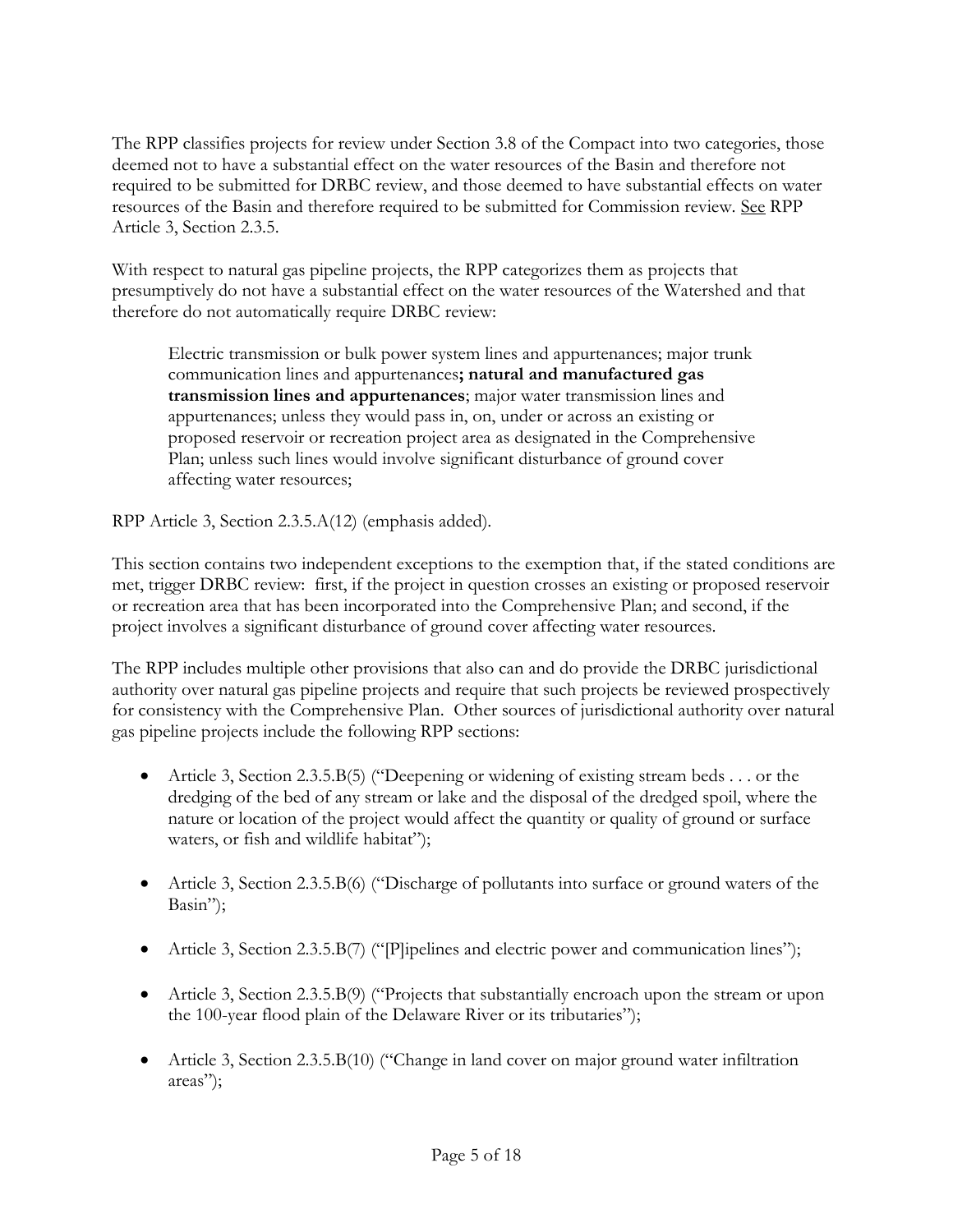- Article 3, Section 2.3.5.B(13) ("Draining, filling, or otherwise altering marshes and wetlands");
- Article 3, Section 2.3.5.B(18) ("Any other project that the Executive Director may specially direct by notice to the project sponsor or land owner as having a potential substantial water quality impact on waters classified as Special Protection Waters").

The current version of the DRBC's draft Natural Gas Development Regulations (dated November 8, 2011) does not amend the current RPP scheme whereby pipeline projects are exempt from review unless one or both of the independent exceptions are met, and therefore provides no additional level of regulatory authority beyond what already exists; i.e., the only provision included in the draft regulations that applies to pipelines reads:

(ii) Project location. For a natural gas well pad, location information must include the municipality, the geographic coordinates of the center of the natural gas well pad, the proposed size of the well pad, and the proposed gas extraction area. For a natural gas gathering or transmission pipeline project, location information must include a site plan showing locations of the natural gas gathering lines and/or transmission lines. Pipelines that will pass in, on, under or across an existing or proposed reservoir or recreation project area that has been included in the Comprehensive Plan or involve significant disturbance of ground cover affecting water resources are subject to full Commission review pursuant to Article 3, Sections 2.3.5A.12. and B.7 of the RPP.

Draft Regulations, Article 7, Section 7.4(e)(4)(ii).<sup>2</sup>

## **I. The DRBC is Obligated Under the Compact, and Has Ample Authority Under the RPP, to Take Jurisdiction Over All Natural Gas Pipeline Projects Currently Being Proposed.**

The DRBC should grant this petition to meet its Compact obligations and exercise its existing authorities under the Compact and the RPP to take jurisdiction over all natural gas pipeline projects currently being proposed to cross portions of the Delaware River watershed and/or its waterways for four reasons. First, these projects meet the exception to the exemption articulated in the RPP in that both individually and cumulatively they involve significant disturbance of ground cover affecting water resources. Second, these projects may meet the exception to the exemption articulated in the RPP in that they may pass in, on, under or across an existing or proposed reservoir or recreation project area as designated in the Comprehensive Plan. Third, other sections of the RPP that enumerate types of projects that must automatically be submitted to the DRBC for review provide the DRBC with authority to take jurisdiction over natural gas pipeline projects. Finally, the National Park Service has already referred natural gas pipeline projects to the DRBC for action under the RPP.

 $\overline{a}$ <sup>2</sup> Available at http://www.nj.gov/drbc/library/documents/naturalgas-REVISEDdraftregs110811.pdf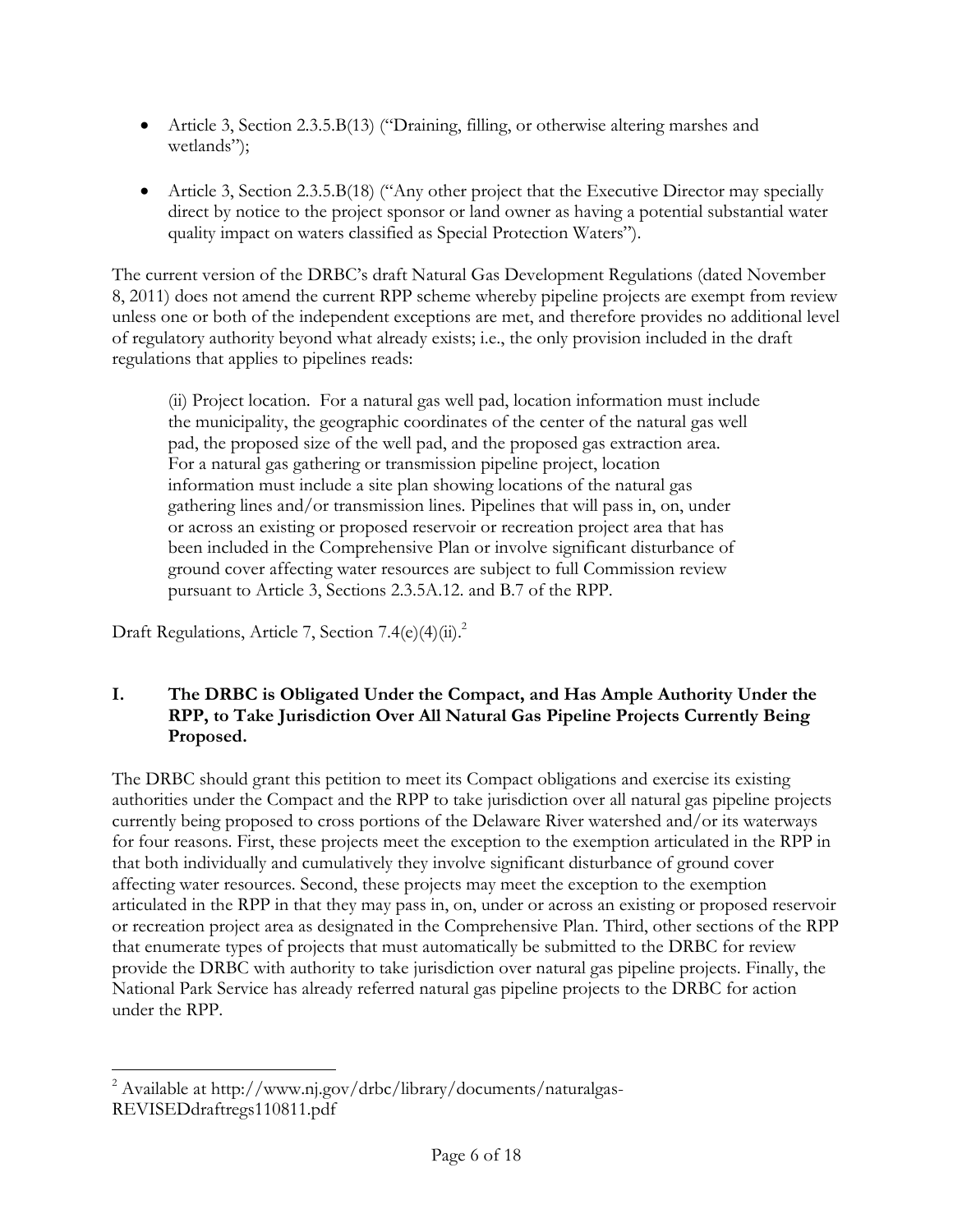#### **A. Existing and Currently Proposed Natural Gas Pipeline Projects Involve Significant Disturbance of Ground Cover Affecting Both Surface and Ground Water Resources.**

Pipeline construction results in the loss of riparian vegetation as well as the clearing and maintaining of rights-of-way through forested lands; these significant disturbances of ground cover affect both surface and ground water resources within the meaning of RPP Article 3, Section 2.3.5.A(12). Accordingly, the DRBC must take jurisdiction over currently proposed pipeline projects for review under the Compact for consistency with the Comprehensive Plan.

Currently proposed pipeline projects in the Delaware River Watershed must cross waterways both large and small; most projects must cross many waterways. No matter what pipeline construction technique is used, there is vegetation loss associated with clearing stream banks. This reduction in foliage increases stream temperature and reduces its suitability for fish incubation, rearing, foraging and escape habitat. The loss of vegetation also makes the stream more susceptible to erosion events, as the natural barrier along the stream bank has been removed.

Forest fragmentation and habitat loss is a serious and inevitable consequence of pipeline construction activity and associated infrastructure construction (including access roads and compressor stations). While the right-of-way for a pipeline construction zone ranges from 25-200 feet, on average, the right-of-way extends about 100 feet.<sup>3</sup> The Nature Conservancy has determined that "[t]he expanding pipeline network could eliminate habitat conditions needed by 'interior' forest species on between 360,000 and 900,000 acres as new forest edges are created by pipeline right‐of‐ways." In addition, the right-of-way will need to be maintained and kept clear throughout the lifetime of the pipeline, which can be up to 80 years.

A report released by the U.S. Geological Survey, titled "Landscape Consequences of Natural Gas Extraction in Bradford and Washington Counties, Pennsylvania, 2004-2010" (Open-File Report 2012-1154), documents the significant impacts on forest cover resulting from the construction of unconventional fossil fuel extraction infrastructure, particularly pipelines. <sup>4</sup> Taking Bradford and Washington Counties as the basis for its study, this report documents the massive landscape changes that are reshaping forest and farm lands in Pennsylvania through the construction of gas wells, impoundments, roads, and pipelines. The report documents the overall loss of forest habitat as well as the increase in forest fragmentation that shale gas and coalbed methane development has caused over a very short time period. In Bradford County, 0.12% of the county's forest was lost to gas development, contributing to a 0.32% loss of interior forest and a gain of 0.11% in edge forest. In Washington County, the USGS report documented a 0.42 percent forest loss, contributing to a 0.96 percent loss of interior forest and a gain of 0.38 percent in edge forest. USGS Report at 28-29.

According to the USGS data, pipeline construction and associated road construction had the greatest effect on the increase in forest fragmentation, patchiness, and forest edge. *Id.* Of particular concern, "[t]his type of extensive and long-term habitat conversion has a greater impact on natural ecosystems than activities such as logging or agriculture, given the great dissimilarity between gas-

 $\overline{a}$ 

<sup>3</sup> Nels Johnson, et al., *Natural Gas Pipelines*, THE NATURE CONSERVANCY, 1 (December 2011) at 6.

<sup>4</sup> Available at http://pubs.usgs.gov/of/2012/1154/of2012-1154.pdf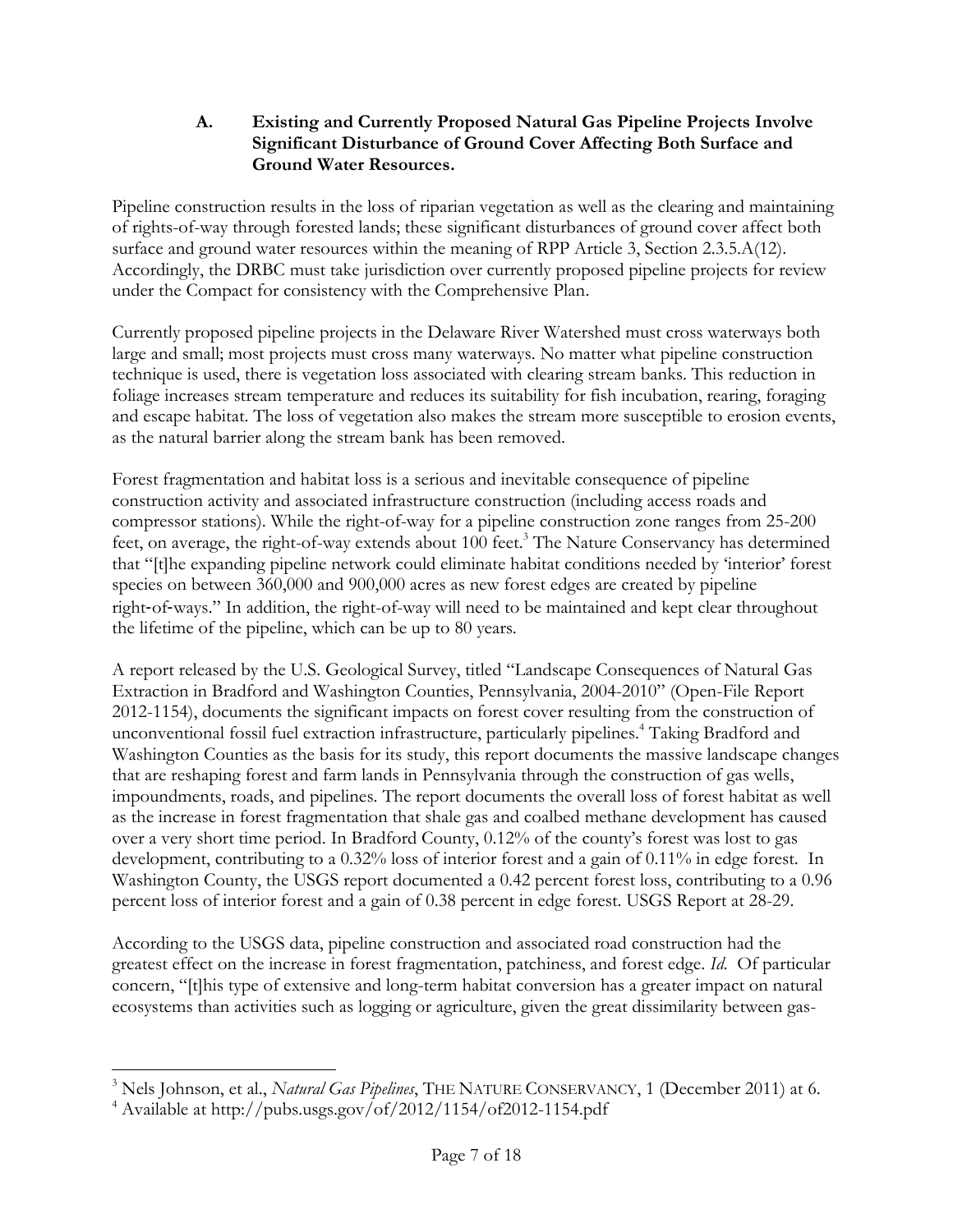well pad infrastructure and adjacent natural areas and the low probability that the disturbed land will revert back to a natural state in the near future (high persistence)." *Id.* at 10.

Forests play an essential role in water purification.<sup>5</sup> The relationship between forest loss, degraded water quality, and increased runoff is well-established in the scientific literature, as the USGS Report recognizes. *Id.* at 8. The DRBC is well aware of the links between forest cover and water quality, as summarized by Drs. Jackson and Sweeney in the expert report submitted on the DRBC's behalf in the exploratory wells administrative hearing process.<sup>6</sup> The Jackson and Sweeney report shows that reductions in forest cover are directly correlated with negative changes in water chemistry, such as increased levels of nitrogen, phosphorus, sodium, chlorides, and sulfates as well as reduced levels of macroinvertebrate diversity. Reducing forest cover decreases areas available for aquifer recharge, increases erosion, stormwater runoff, and flooding, and adversely affects aquatic habitats.<sup>7</sup> In Pennsylvania, researchers have correlated areas of high natural gas well density with decreased water quality, as indicated by lower macroinvertebrate density and higher levels of specific conductivity and total dissolved solids.<sup>8</sup>

In addition to direct impacts to surface water quality associated with natural gas pipeline projects that cross multiple streams and rivers, pipeline projects often cause significant impacts to marshes and wetlands, whether contiguous to waterways crossed by pipeline construction or not. These impacts implicate RPP Article 3, Section 2.3.5 B.13 ("Draining, filling, or otherwise altering marshes and wetlands"). Pipeline construction projects may block surface water flows or change surface water flow direction in wetlands and marshes through dredging, sedimentation and spoil deposition, and soil compaction during construction.<sup>9</sup> Pipeline construction projects may also adversely affect groundwater flows and the hydrologic regime, leading to dewatering and other changes; these effects are likely to persist well beyond the project construction stage.

As with rights-of-way through forest habitat, maintaining rights-of-way through wetlands areas can cause issues of invasive species and a shift in vegetation from native to non-native species. Given the recognized importance of protecting wetlands and marshes to ensure water quality protection as well as to protect recharge areas that help ameliorate flooding, it is vital that the DRBC take jurisdiction over natural gas pipeline projects not only because of the loss of forest cover and the

http://www.ansp.org/research/pcer/projects/marcellus-shale-prelim/index.php

 $\overline{a}$ 

9 *See, e.g.*, "Effects of Pipeline Construction on Wetland Ecosystems: Russia-China Oil Pipeline

<sup>&</sup>lt;sup>5</sup> Robert A. Smail & David J. Lewis, Forest Service, U.S. Dep't of Agric., Forest Land Conversion, Ecosystem Services, and Economic Issues for Policy: A Review 12 (2009), available at http://www.fs.fed.us/openspace/fote/pnw-gtr797.pdf

<sup>&</sup>lt;sup>6</sup> "Expert Report on the Relationship Between Land Use and Stream Condition (as Measured by Water Chemistry and Aquatic Macroinvertebrates) in the Delaware River Basin," November 2010, available at http://www.nj.gov/drbc/library/documents/Sweeney-Jackson.pdf

<sup>&</sup>lt;sup>7</sup> State of N.J. Highlands Water Prot. and Planning Council, Ecosystem Management Technical Report 39 (2008).

<sup>8</sup> Academy of Natural Sciences of Drexel University, "A Preliminary Study of the Impact of Marcellus Shale Drilling on Headwater Streams," available at

Project (Mohe-Daqing Section), Xiaofei Yu *et al*., Ambio, July 2010, available at

http://www.ncbi.nlm.nih.gov/pmc/articles/PMC3357716/; *see also* Lucie Levesque *et al*., Review of the effects of in-stream pipeline crossing, Environ. Monit. Assess. 123: 395-409 (2007).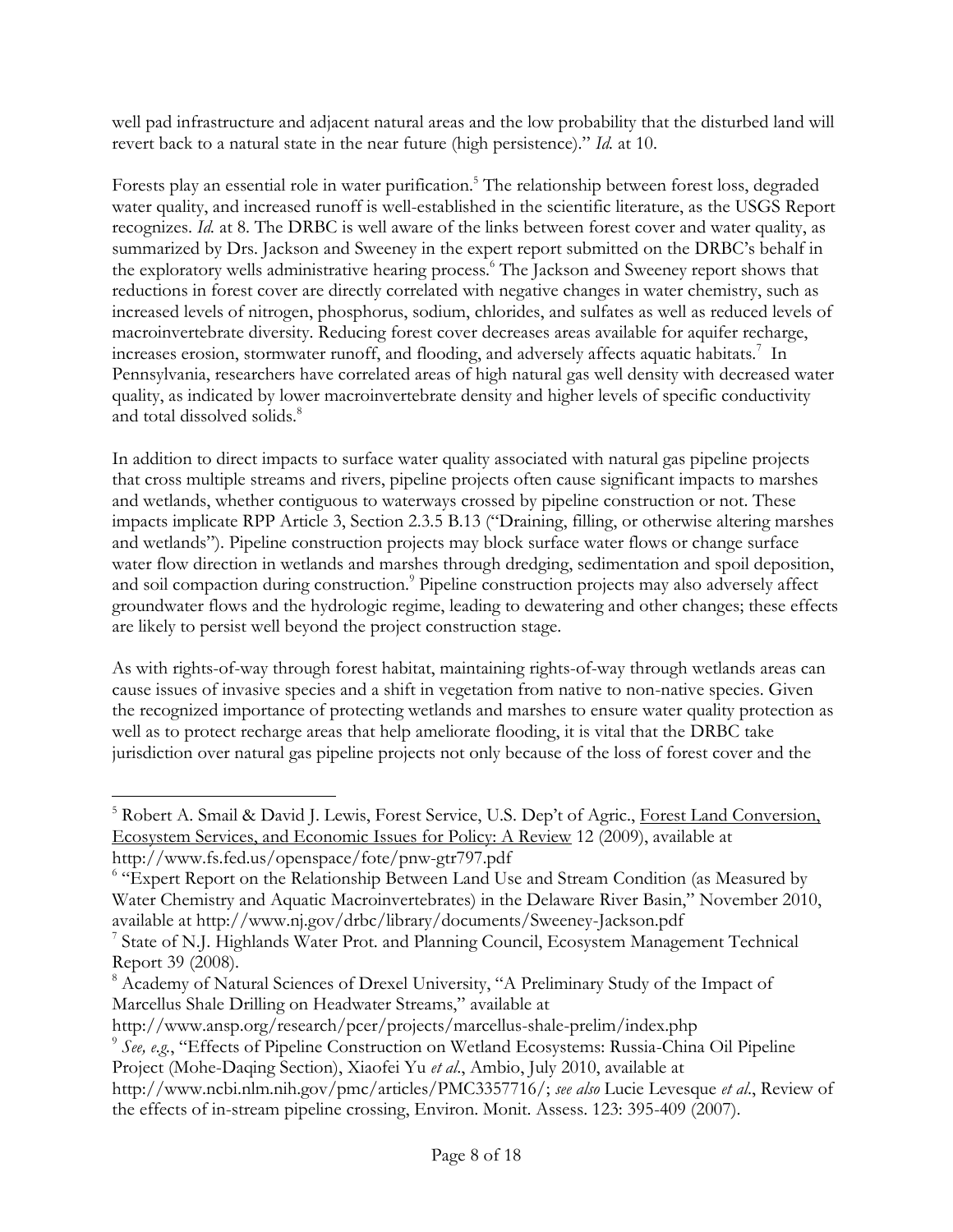direct impacts of stream crossings but also because of impacts to wetlands and marshes from pipeline construction.

Furthermore, attached to the Commission's January 30, 2013 letter was a memorandum from William Muszynski to Carol Collier, titled "Reviewability of Columbia 1278 Replacement Project and TGP 300 Line." On page seven of that memorandum it states:

In determining whether a "significant disturbance" would occur, the Project Review staff is guided by two other land disturbance thresholds established by section 2.3.5 A: those that, respectively, exclude from review projects involving "[a] change in land cover on major ground infiltration areas when the amount of land that would be altered is less than three square miles" (RPP 2.3.5 A.6); and projects that involve "[d]raining, filling or otherwise altering marshes or wetlands when the area affected is less than 25 acres" (RPP 2.3.5 A.15). In our view, these thresholds indicate the general magnitude of disturbance that the Commission decided warrants basin-wide review. Neither project exceeds either of these thresholds.

However, in neither RPP Section 2.3.5 A.6 nor A.15 is the term "significant disturbance" defined, or even referenced. Therefore, those sections have, at most, limited applicability in providing direction for interpreting the breadth and scope of RPP Section 2.3.5 A.12. Further, the DRBC cannot point to a single project where a jurisdiction has been exercised pursuant to the "significant disturbance" language in RPP Section 2.3.5 A.12, and consequently cannot point to a single project where a determination was made that implicated RPP Sections 2.3.5 A.6 or A.15 in that context. Lastly, to the extent that these sections are relevant to RPP Section 2.3.5 A.12, many of the pipeline projects in the Basin actually meet or exceed the 25 acre wetland standard in RPP Section 2.3.5.A.15. For example, the Northeast Upgrade Project involved the altering of over 29 acres of wetlands in the Basin. The last sentence in the statement above implies that if one of those two thresholds were in fact surpassed, that would indeed trigger the "significant disturbance" language in RPP Section 2.3.5 A.12. Therefore, even the Commission's limited post-hoc explanation for how its staff interprets the term "significant disturbance" supports the requirement of the DRBC to take jurisdiction over these pipeline projects pursuant to RPP Section 2.3.5 A.12.

### **B. Pipeline Projects May Pass In, On, Under, or Across an Existing or Proposed Reservoir or Recreation Project Area as Designated in the Comprehensive Plan.**

Any pipeline projects that pass in, on, under or across an existing or proposed reservoir or recreation project area as designated in the Comprehensive Plan must be submitted to the DRBC for review under the RPP. Given the number of planned and proposed pipeline projects for which routing alternatives have been considered that would meet this criterion, the DRBC must be vigilant in ensuring that pipeline project proponents are fully aware of the RPP's requirements for prospective DRBC review of such projects. Additionally, it must be clear that this regulatory requirement is in addition to any other provisions that may require DRBC review and docketing; its application, or lack thereof, does not displace, nor can it be displaced by, other provisions and requirements of the RPP.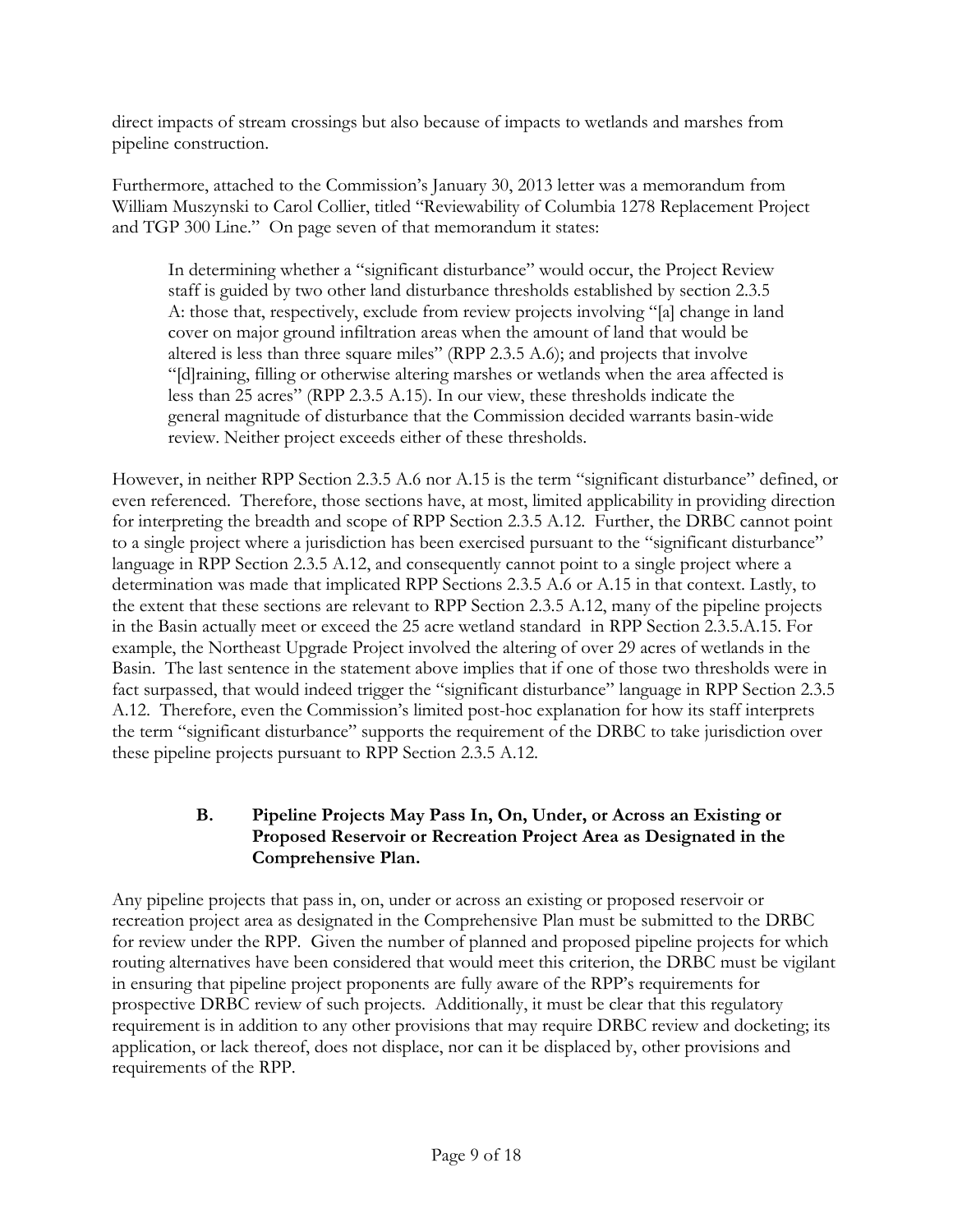## **C. Other Sections of the RPP Provide the DRBC with Authority to Assert Jurisdiction over Natural Gas Pipeline Projects.**

The provisions of RPP Article 3, Section 2.3.5.A(12) notwithstanding, a number of other RPP provisions defining projects that are presumed to have or potentially have substantial effects on the water resources of the Delaware River Watershed support the DRBC's assuming jurisdiction over all natural gas pipeline projects to determine whether such projects impair or conflict with the Comprehensive Plan.

Natural gas pipeline construction projects implicate many of the impacts enumerated in RPP Article 3, Section 2.3.5.B covering projects that must by default be submitted for DRBC review. For example, stream crossings, whether via open cut or dry ditch methods, involve actions that may deepen or widen stream beds and/or require dredging and the disposal of dredged spoil materials. Either individually or cumulatively, such stream crossings may have impacts on the quantity or quality of ground or surface waters and on fish and wildlife habitat. *See* RPP Article 3, Section 2.3.5.B(5)("Deepening or widening of existing stream beds . . . or the dredging of the bed of any stream or lake and the disposal of the dredged spoil, where the nature or location of the project would affect the quantity or quality of ground or surface waters, or fish and wildlife habitat").

The discharge of pollutants from pipeline construction clearly implicates RPP Article 3, Section 2.3.5.B(6) ("Discharge of pollutants into surface or ground waters of the Basin"). Pipeline construction projects discharge pollutants both in the routine course of construction as well as through accidents. Studies documenting the effects of stream crossing construction on aquatic ecosystems identify pollution discharges of sediment as the primary stressor from pipeline construction on river and stream ecosystems.<sup>10</sup> During construction of pipeline stream crossings, discrete peaks of high suspended sediment concentration occur during activities such as blasting, trench excavation, and backfilling.<sup>11</sup> The excavation of streambeds can generate persistent plumes of sediment concentration and turbidity.<sup>12</sup> In addition to the stream crossing construction activity itself, new road construction associated with pipeline construction also increases the risk of erosion and sedimentation.<sup>13</sup> Pollutant discharges may also result from unintended discharges of drilling muds such as when blowouts occur during horizontal directional drilling to install pipelines under streambeds.<sup>14</sup>

This sedimentation has serious consequences for the benthic invertebrates and fish species whose vitality is crucial for healthy aquatic ecosystems. Pipeline construction projects have been documented to cause reductions in benthic invertebrate densities, changes to the structure of aquatic

 $\overline{a}$ 

<sup>13</sup> *En Banc* Hearing of the Pennsylvania Public Utility Commission on Jurisdictional Issues Related to Marcellus Shale Gas Development, Docket No. I‐2010‐2163461.

http://www.pressconnects.com/article/20110810/NEWS01/108100412/1-500-gallons-drillingmud-spills-into-Pa-waterways?nclick\_check=1

<sup>&</sup>lt;sup>10</sup> Scott Read, *Effects of Sediment Released During Open-cut Pipeline Water Crossings, Canadian Water* Resources Journal, 1999, 24: (3) 235-251.

 $11 \; Id.$ 

 $12 \text{ Id.}$ 

<sup>&</sup>lt;sup>14</sup> See, e.g., "1,500 gallons of drilling mud spills into Pa. waterways: 3 accidents in 3 weeks during construction of pipeline," Aug. 10, 2011, available at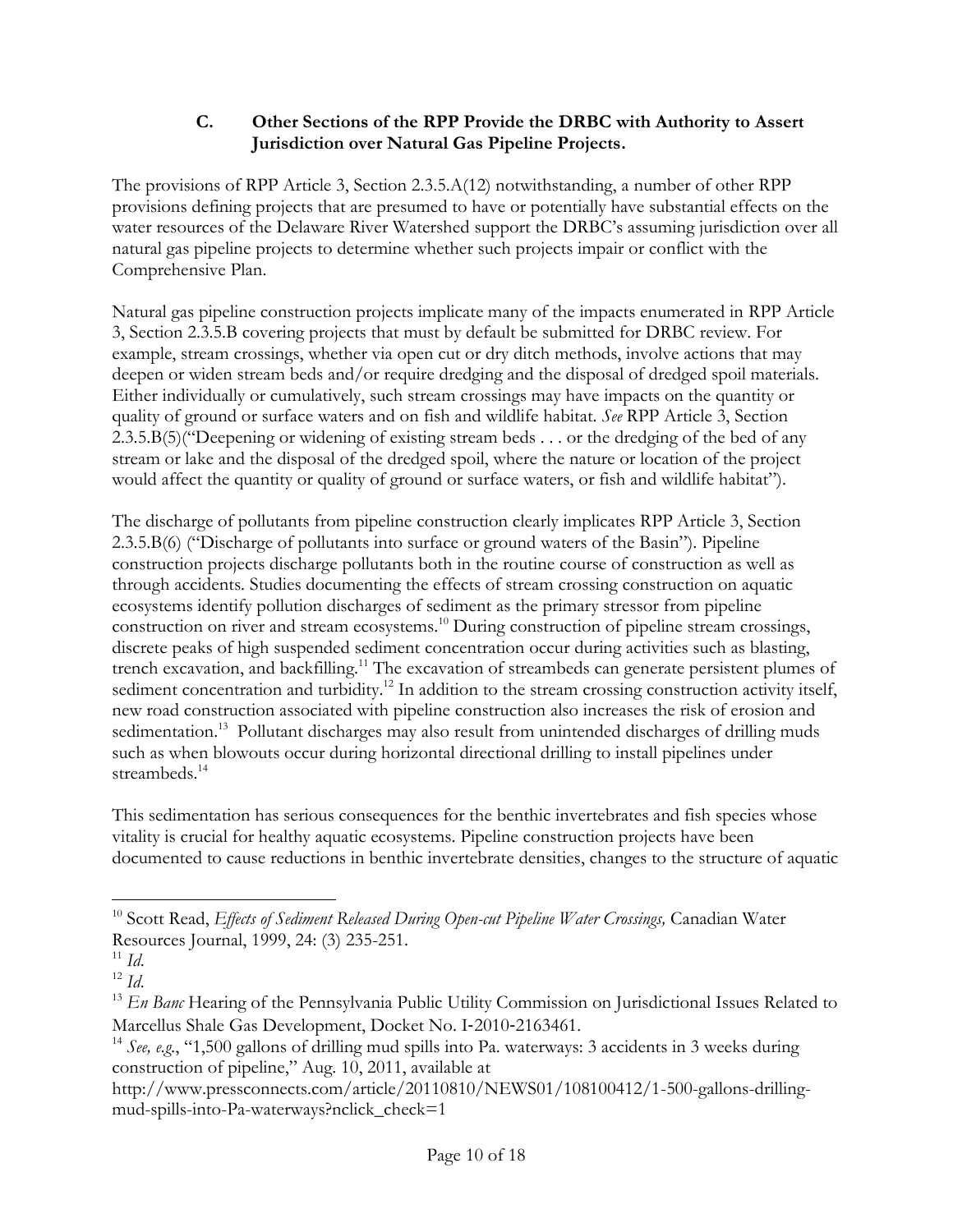communities, changes in fish foraging behavior, reductions in the availability of food, and increases in fish egg mortality rates.<sup>15</sup> Heavy rains during two tropical storms in August and September 2011 caused extensive failures to erosion and sediment controls on pipelines under construction in north central Pennsylvania, resulting in sedimentation plumes in nearby waterbodies.<sup>16</sup> Deposited sediment from construction activities can also fill in the interstitial spaces of the streambed, changing its porosity and composition, and thereby increasing embeddedness and reducing riffle area and quality.<sup>17</sup> Furthermore, deposited sediment has the potential to fill in pool areas and reduce stream depth downstream of the construction area.<sup>18</sup>

It is not clear how the RPP can be read to reconcile the provisions of RPP Article 3, Section 2.3.5.B(7), requiring submission of projects including "pipelines and electric power and communication lines" with the generalized exemption of RPP Article 3, Section 2.3.5.A(12). Nevertheless, given that individually and cumulatively all existing and proposed natural gas pipelines in the Watershed satisfy the exception to the exemption stated in RPP Article 3, Section 2.3.5.A(12), we believe that Article 3, Section 2.3.5.B(7) confirms and reinforces that the DRBC has jurisdiction under the current RPP to require pre-construction review of all natural gas pipeline projects, in light of these pipelines' substantial effects on the water resources of the Delaware River Watershed whether through significant disturbance of ground cover affecting water resources or otherwise.

It is very clear, however, that both existing and proposed natural gas pipeline projects fall within the scope of RPP Article 3, Section 2.3.5.B(9) ("Projects that substantially encroach upon the stream or upon the 100-year flood plain of the Delaware River or its tributaries"). **All** of the natural gas pipeline projects listed above that are already constructed, planned for construction, or in the early stages of planning for construction in whole or in part within the Delaware River Watershed substantially encroach upon the stream or 100-year floodplain of one or more tributaries to the Delaware River. In some cases, these projects substantially encroach upon the stream or the 100 year floodplain of the Delaware River itself.

As detailed above, the recent USGS report studying land use changes resulting from shale gas extraction (as well as coal bed methane extraction) demonstrates that pipeline construction is responsible for the lion's share of the loss of forest cover and conversion of forest and farm lands to industrial uses in areas that have experienced intensive unconventional fossil fuel development. This loss of forest cover implicates the DRBC's jurisdiction under RPP Article 3, Section 2.3.5.B(10) ("Change in land cover on major ground water infiltration areas").

In addition to direct impacts to surface water quality associated with natural gas pipeline projects that cross multiple streams and rivers, pipeline projects often cause significant impacts to marshes and wetlands, whether contiguous to waterways crossed by pipeline construction or not. These impacts implicate RPP Article 3, Section 2.3.5.B(13) ("Draining, filling, or otherwise altering marshes

 $\overline{a}$ 

<sup>&</sup>lt;sup>15</sup> James Norman, et al., *Utility Stream Crossing Policy*, ETOWAH Aquatic Habitat Conservation Plan, July 13, 2008, 9-10.

<sup>&</sup>lt;sup>16</sup> Craig R. McCoy and Joseph Tanfani, *Similar Pipes, Different Rules*, PHILADELPHIA INQUIRER, available at, http://articles.philly.com/2011-12-12/news/30507185\_1\_hazardous-materials-safetyadministration-pipeline-safety-rules

 $17$  Read at 235-251.

 $18$  Norman at 9-10.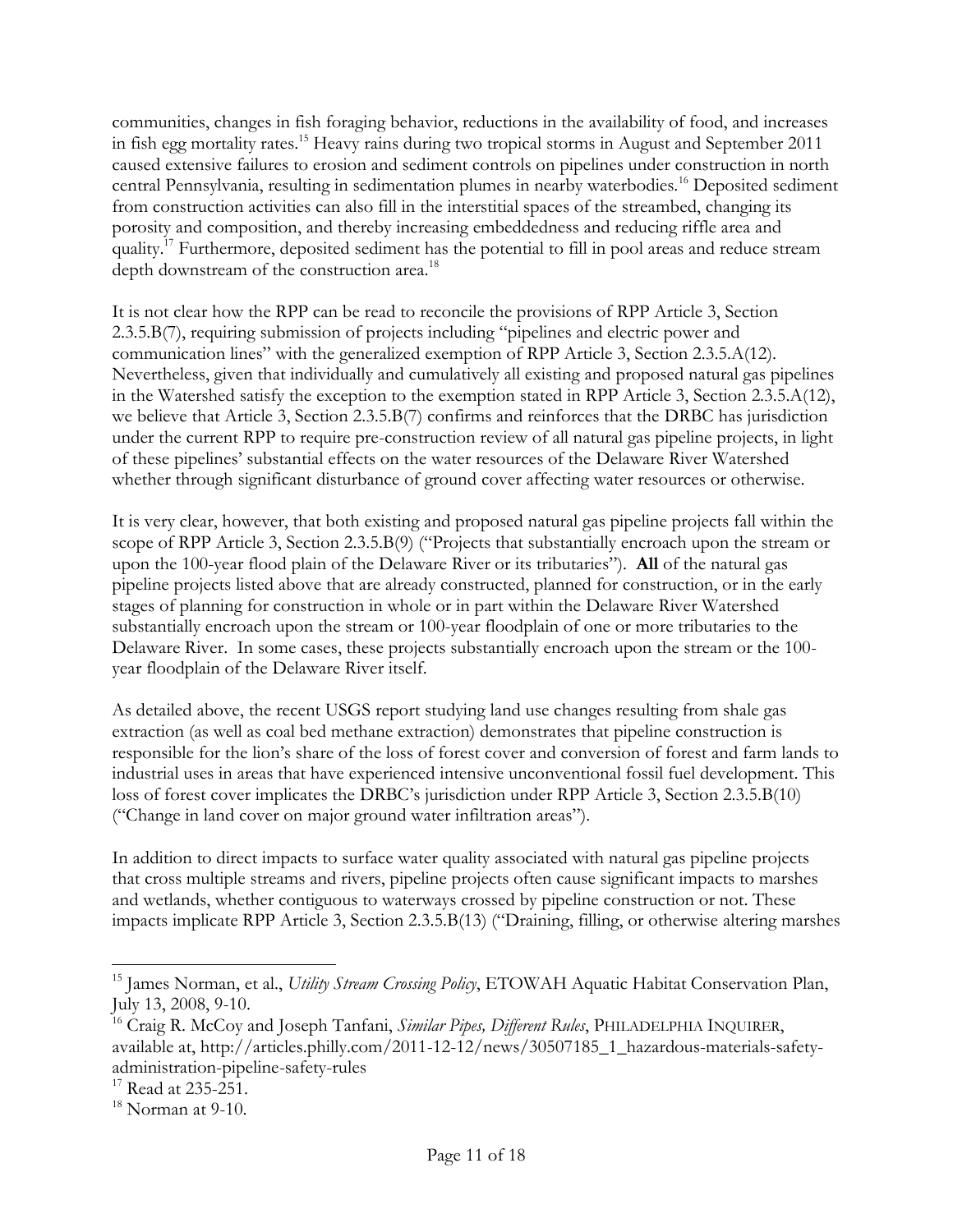and wetlands"). Pipeline construction projects may block surface water flows or change surface water flow direction in wetlands and marshes through dredging, sedimentation and spoil deposition, and soil compaction during construction.<sup>19</sup> Pipeline construction projects may also adversely affect groundwater flows and the hydrologic regime, leading to dewatering and other changes; these effects are likely to persist well beyond the project construction stage. As with rights-of-way through forest habitat, maintaining rights-of-way through wetlands areas can cause issues of invasive species and a shift in vegetation from native to non-native species.

Given the recognized importance of protecting wetlands and marshes to ensure water quality protection as well as to protect recharge areas that help ameliorate flooding, it is vital that the DRBC takes jurisdiction over natural gas pipeline projects, not only because of the loss of forest cover and the direct impacts of stream crossings, but also because of impacts to wetlands and marshes from pipeline construction.

Finally, pipeline construction projects that occur in or cross through the portions of the Delaware River Watershed that have been designated as Special Protection Waters areas, subject to the antidegradation requirements of the Water Code, implicate Article 3, Section 2.3.5.B(18) ("Any other project that the Executive Director may specially direct by notice to the project sponsor or land owner as having a potential substantial water quality impact on waters classified as Special Protection Waters"). The Executive Director has the authority under this section of the RPP to require pipeline projects in Special Protection Waters areas to be submitted for DRBC review.

Furthermore, the January 30, 2013, letter from the DRBC made a finding of fact with regard to the 300 Line Upgrade Project that because "[p]roject sponsors do not propose to have direct connections to natural gas extraction wells…it is not subject to the EDD for natural gas projects." However, this finding misstates the scope of the 300 Line Upgrade Project, and likely represents a misunderstanding of the way in which transmission pipelines are constructed. Large scale natural gas pipelines are designed to have the capacity to receive direct connections from producing gas wells. For example, the following paragraph can be found in the Environmental Assessments that were submitted to the Federal Energy Regulatory Commission for both the 300 Line Upgrade Project and the Northeast Upgrade Project:

As an open access pipeline, TGP's FERC Gas Tariff, consistent with Commission policy, provides a process by which shippers may request an interconnection with TGP's pipeline system. TGP has had numerous requests from producers in the Project area for interconnections on TGP's system. Several of these interconnections have already been completed, while other requests are being processed. This effort is ongoing and TGP expects additional interconnection requests from producers.

In other words, these large scale natural gas pipeline projects are *specifically designed* to accept "direct connections to natural gas extraction wells." And while the DRBC has yet to promulgate regulations for natural gas drilling in the Watershed, if such regulations are

 $\overline{a}$ 

<sup>&</sup>lt;sup>19</sup> See, e.g., "Effects of Pipeline Construction on Wetland Ecosystems: Russia-China Oil Pipeline Project (Mohe-Daqing Section), Xiaofei Yu *et al*., Ambio, July 2010, available at http://www.ncbi.nlm.nih.gov/pmc/articles/PMC3357716/; *see also* Lucie Levesque *et al*., Review of the effects of in-stream pipeline crossing, Environ. Monit. Assess. 123: 395-409 (2007).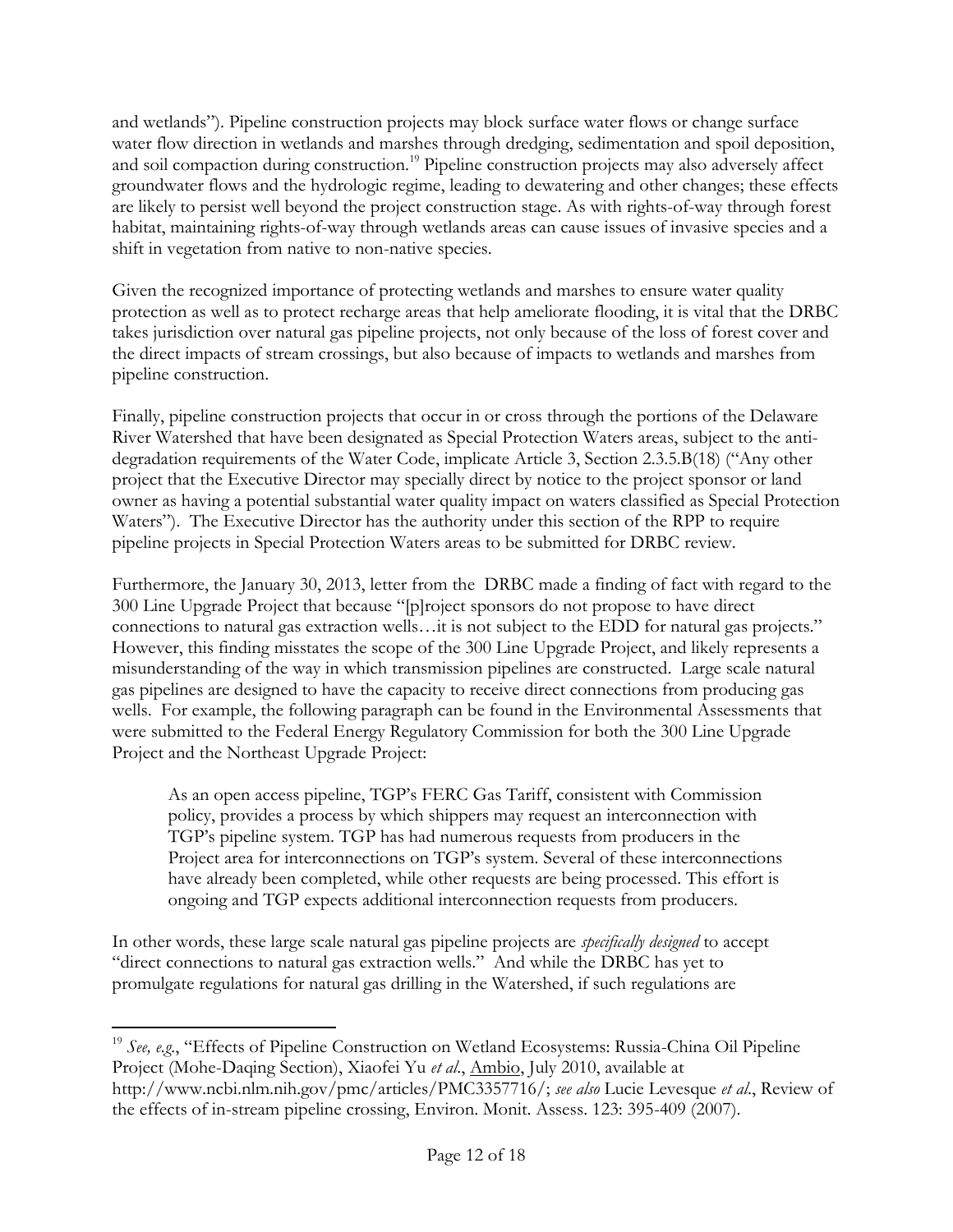issued, it is a certainty that such direct connections will be made to these types of pipelines. This provides yet more evidence that the DRBC should take jurisdiction over all natural gas transmission lines that will traverse the Delaware River Watershed.

## **D. The National Park Service Has Already Referred Natural Gas Pipeline Projects to the DRBC for Action.**

RPP Article 3, Section 2.3.5.A specifies two independent methods by which a project may be taken out of Category A (no DRBC review required) and placed into Category B (DRBC review required). First, the Executive Director may specially direct by notice to the project owner or sponsor that a project must undergo DRBC review. Second, RPP Article 3, Section 2.3.5.A specifies that state or federal agencies may refer projects otherwise exempted from review to the DRBC for action, pursuant to RPP Article 2.3.5.C: "Whenever a state or federal agency determines that a project falling within an excluded classification (as defined in paragraph A. of this section) may have a substantial effect on the water resources of the Basin, such project may be referred by the state or federal agency to the Commission for action under these Rules."

In a May 26, 2010 letter to Ms. Collier, Superintendent Sean McGuiness of the National Park Service referred to the DRBC, under RPP Article 3, Section 2.3.5.C, "all projects that involve drilling of natural gas wells that are not already subject to project review under the Commission's regulations" and the EDD. The project referral letter states: "This referral includes both 'exploratory' or 'test' wells, and wells completed in geologic strata other than shale, and it extends to all aspects of natural gas development that involves land disturbance or water use from the proposed construction of exploratory wells to gas distribution pipelines" (emphasis added). The letter further states: "It is important to understand all the potential and cumulative impacts of large scale changes in land use associated with natural gas development, from test wells to pipelines, throughout the watershed on the water resources of the Basin" (emphasis added).

That letter is an explicit referral by the National Park Service of pipeline projects to the DRBC for review. Accordingly, the DRBC must act on this referral to take jurisdiction over natural gas pipeline projects. RPP Article 3, Section 2.3.5C does not give either the Executive Director or the DRBC the discretion to accept or decline the referral; rather, it clearly states that a project may be referred "to the Commission for action under these Rules" (emphasis added). The plain language of RPP Article 3, Section 2.3.5A gives both the Executive Director and a state or federal agency equal power to determine that a project otherwise exempt from review must be submitted to the DRBC under Section 3.8. Accordingly, the DRBC is already obligated by the National Park Service referral letter to take jurisdiction over and review natural gas pipeline projects under the Compact and the RPP.

## **II. The DRBC Must Amend the RPP to Remove the Exemption for Natural Gas Pipeline Projects and Require that All Natural Gas Pipeline Projects Be Submitted for DRBC Review**

The DRBC's primary and overriding obligation under the Compact is to ensure that, under Article 3.8, projects with the potential for substantial effects on the water resources of the Basin are submitted for DRBC review for consistency with the Comprehensive Plan. As shown above, the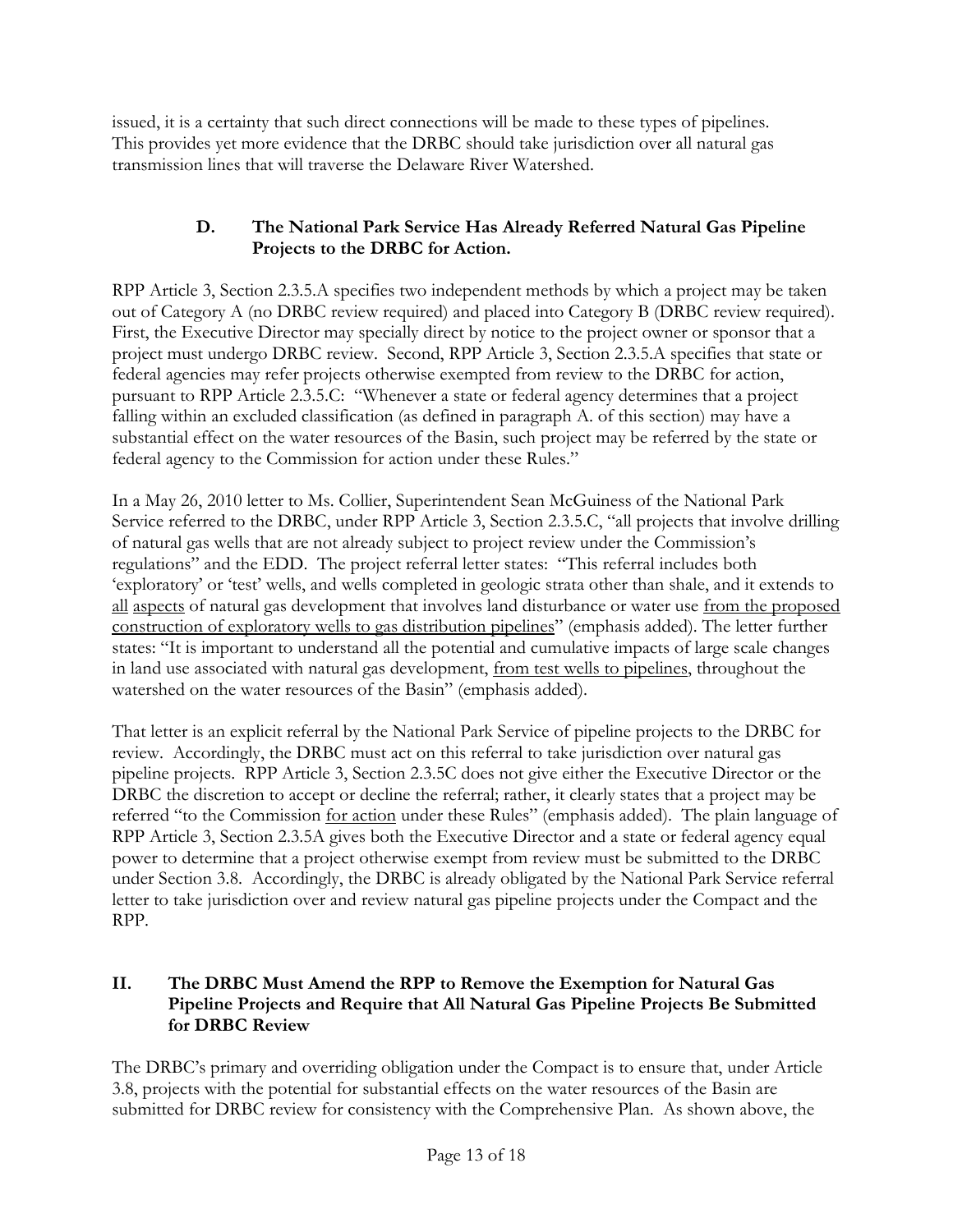DRBC is obligated by Article 3.8 of the Compact, and has ample authority under the Compact and the current RPP, to take jurisdiction over all proposed natural gas pipeline projects within the Delaware River Watershed.

Nevertheless, to avoid ambiguity and to provide for the appropriate review and oversight of all natural gas pipeline projects (both gathering and transmission) proposed within the Delaware River Watershed, the DRBC should revise the RPP to remove natural gas pipeline projects from the list of projects otherwise exempt from DRBC review, and provide that all natural gas pipeline projects by default are required to be submitted for DRBC review. This revision is necessary to ensure that the DRBC's review is consistent with the its obligations under Compact Article 3.8 to ensure that projects with substantial effects on the water resources of the Delaware River Watershed do not substantially impair or conflict with the Comprehensive Plan. The DRBC must grant this petition and its request to revise the RPP for two reasons.

First, natural gas pipeline projects have substantial effects on the water resources of the Delaware River Watershed during their construction and maintenance, including through land disturbance, change in forest cover and land use, waterway crossings, and wetlands impacts. The DRBC must take jurisdiction over such projects and undertake a careful review of each project's consistency with the Comprehensive Plan in order to meet the requirements of Section 3.8 of the Compact. Second, because natural gas pipeline projects have the ability to degrade Special Protection Waters (SPW), the DRBC must revise the RPP to provide for automatic review of such projects to ensure that the anti-degradation standards applicable to SPW are met.

# **A. Natural Gas Pipeline Projects Have Substantial Effects On Water Resources**

As detailed above, natural gas pipeline projects both at the individual project level and when considered cumulatively have the potential to cause substantial effects to the water resources of the Watershed. These effects include impacts to surface water and ground water quality resulting from the direct effects of pipeline construction on both terrestrial and aquatic ecosystems as well as the longer-term effects of right-of-way maintenance. Among other impacts, pipeline projects cause direct pollution through sedimentation and accidental releases of drilling muds; exacerbate erosion; result in the removal of riparian vegetation and the loss of forest lands; contribute to forest fragmentation; and adversely affect wetlands and marshes. Given the scope and scale of such impacts, the DRBC is obligated under Article 3.8 of the Compact to take jurisdiction over natural gas pipeline projects to consider whether these projects may be approved as consistent with the Comprehensive Plan; approved only as modified to ensure no impairment to the Comprehensive Plan; or disapproved where such projects would substantially impair or conflict with the Comprehensive Plan. The DRBC should revise the RPP to provide for the clear assertion of DRBC authority to approve or disapprove natural gas pipeline projects.

# **B. Natural Gas Pipeline Projects May Degrade Special Protection Waters**

The entire non-tidal Delaware River is designated as Special Protection Waters and is subject to the strict anti-degradation requirements of the Water Code. As detailed above, natural gas pipeline projects will have both individual and cumulative impacts that are highly likely to degrade water quality in Special Protection Waters portions of the Watershed. Given the DRBC's mandate to ensure that Special Protection Waters are protected from degradation – a mandate not shared by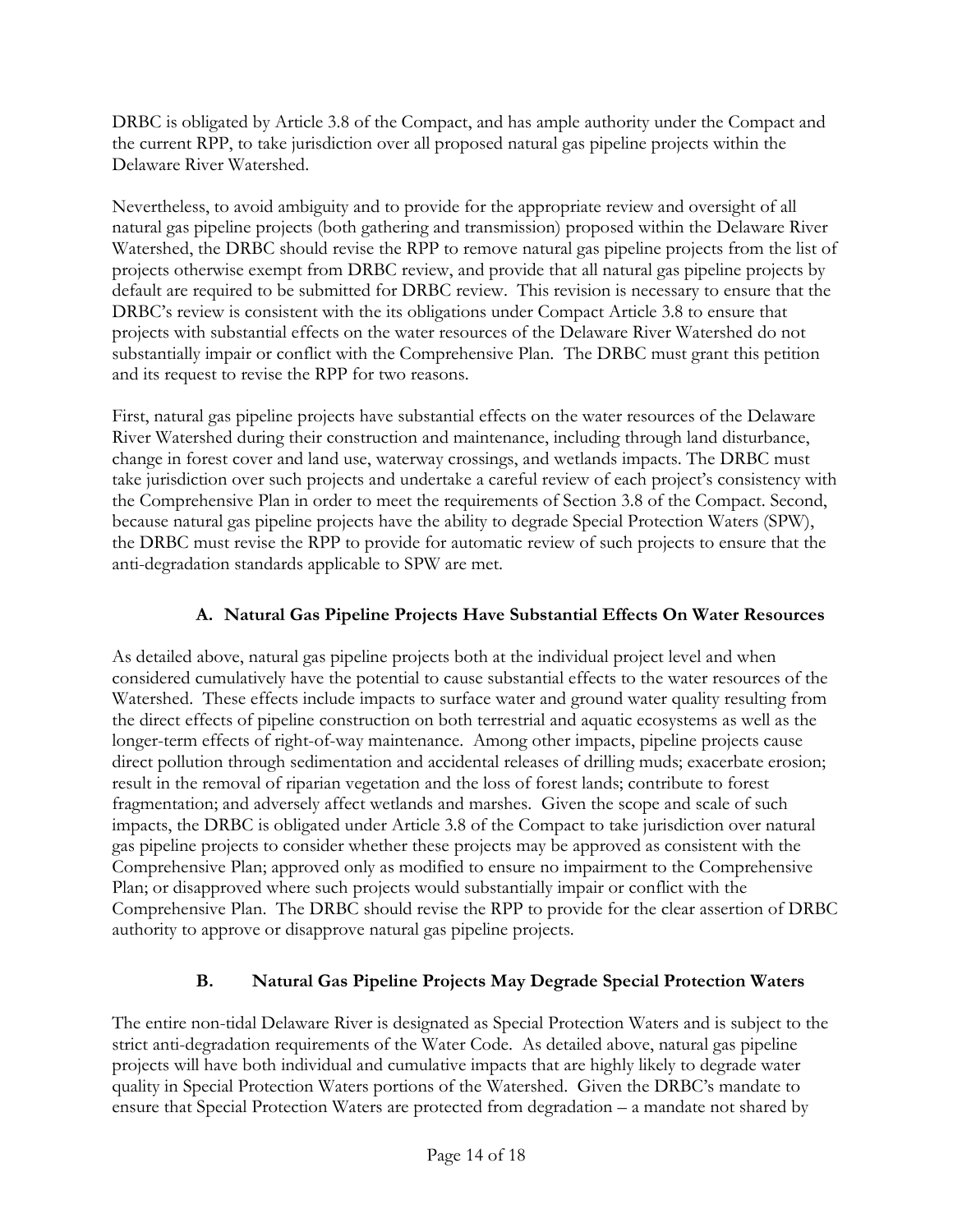state or federal agencies – the DRBC must revise the RPP to ensure that all natural gas pipeline projects that may affect SPW are subject to DRBC review to ensure that the strict anti-degradation standards of the Water Code are met.

Thank you for your attention to this Petition. Please do not hesitate to contact us with any questions.

Respectfully submitted,

Maya K. van Rossum the Delaware Riverkeeper Delaware Riverkeeper Network

James Vogt President Aquashicola/ Pohopoco Watershed **Conservancy** 

Karen Feridun Founder Berks Gas Truth

Wesley R. Horner Senior Advisor, Water Resources Environmental Management Center Brandywine Conservancy

Wes Gillingham Program Director Catskill Mountainkeeper

Myron Arnowitt PA State Director Clean Water Action

Rebecca Roter **Director** Cross County Clean Air Coalition

Nadia Steinzor Eastern Program Coordinator Earthworks' Oil & Gas Accountability Project

Tish Molloy Executive Director Guardians of the Brandywine, Inc.

Margaret Wood Board Member Lakeland Unitarian Universalist Fellowship

David Pringle Campaign Director NJ Environmental Federation Garden State Chapter of Clean Water Action

Jeff Tittel **Director** NJ Sierra Club

Joe Levine **Director** NYH20, Inc.

Teresa Mendez-Quigley, MSW, LSW Director, Environmental Health Programs Physicians for Social Responsibility Philadelphia

Lynda Farrell Executive Director Pipeline Safety Coalition

Iris Marie Bloom Executive Director Protecting Our Waters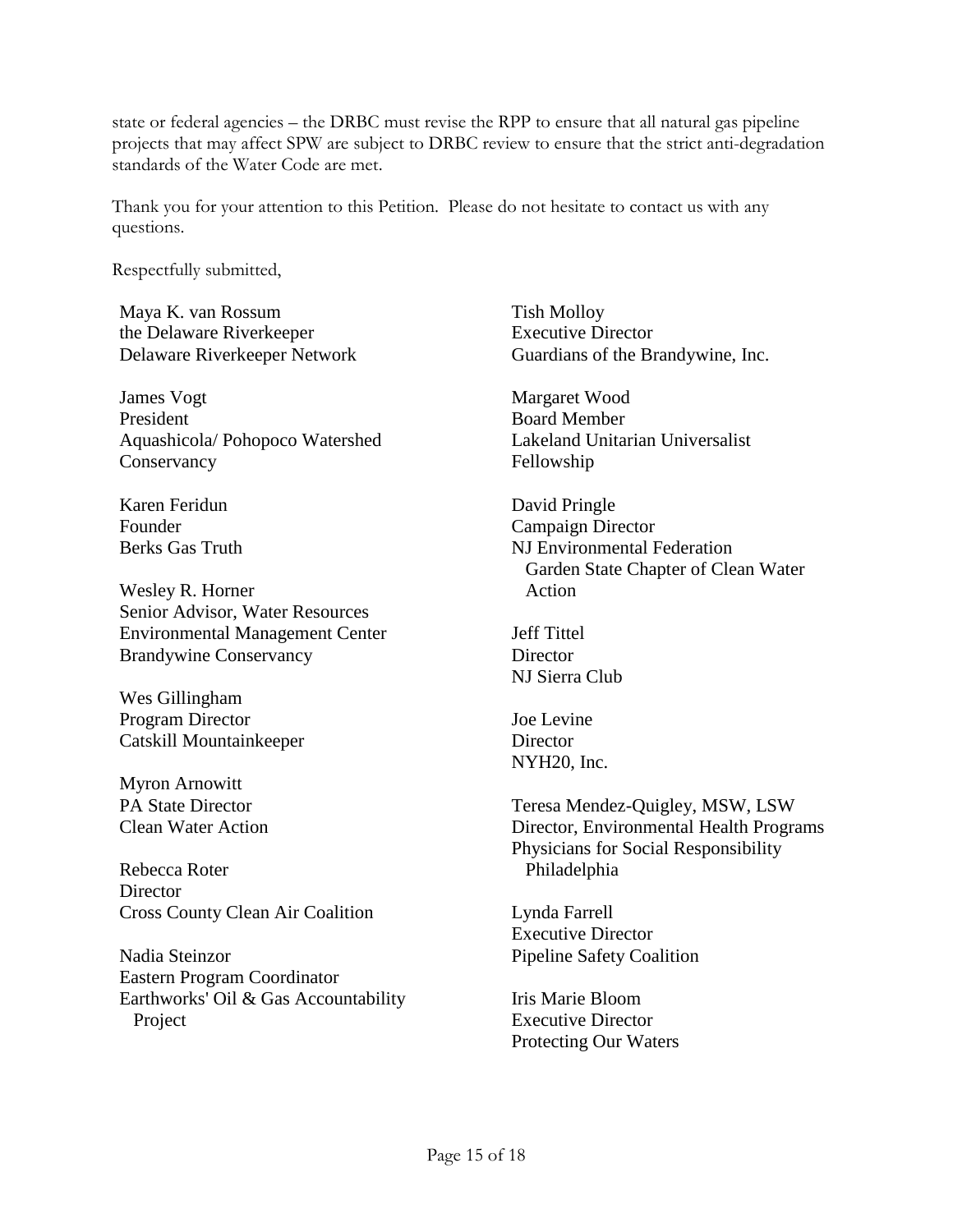Ralph Kisberg President Responsible Drilling Alliance

Mark Pezzati Steering Committee Stop The Pipeline

Jenny Lisak Co-Director Pennsylvania Alliance for Clean Water and Air

Angela Monti Fox Founder The Mothers Project, Mothers for Sustainable Energy

William S. Kibler Director of Policy and Science Raritan Headwaters Association

Georgina Shanley Co-Founder Citizens United for Renewable Energy (CURE)

David H. Weiner President CWA Local 1081

Harriet Shugarman Executive Director ClimateMama

Bob Holliday Founder, Resource Brandywine Watershed Regeneration Initiative

Rev. Fletcher Harper Executive Director **GreenFaith** 

Amy W. Roe, Ph.D. Conservation Chair Delaware Chapter of the Sierra Club

Beverly Budz Diane Wexler Co-Founders North Jersey Pipeline Walkers

Iona Conner Co-Director Grassroots Coalition for Environmental and Economic Justice

Jim Walsh Regional Director Food and Water Watch

John Hoekstra Executive Director Raymond Proffitt Foundation

Jolie DeFeis Founder Save Cummins Hill

Cynthia Zipf Executive Director Clean Ocean Action

Julie Edgar **Organizer** Lehigh Valley Gas Truth

Sister Miriam MacGillis **Director** Genesis Farm

Marie McRae President Dryden Resource Awareness Coalition

Richard A. Martin Coordinator Pennsylvania Forest Coalition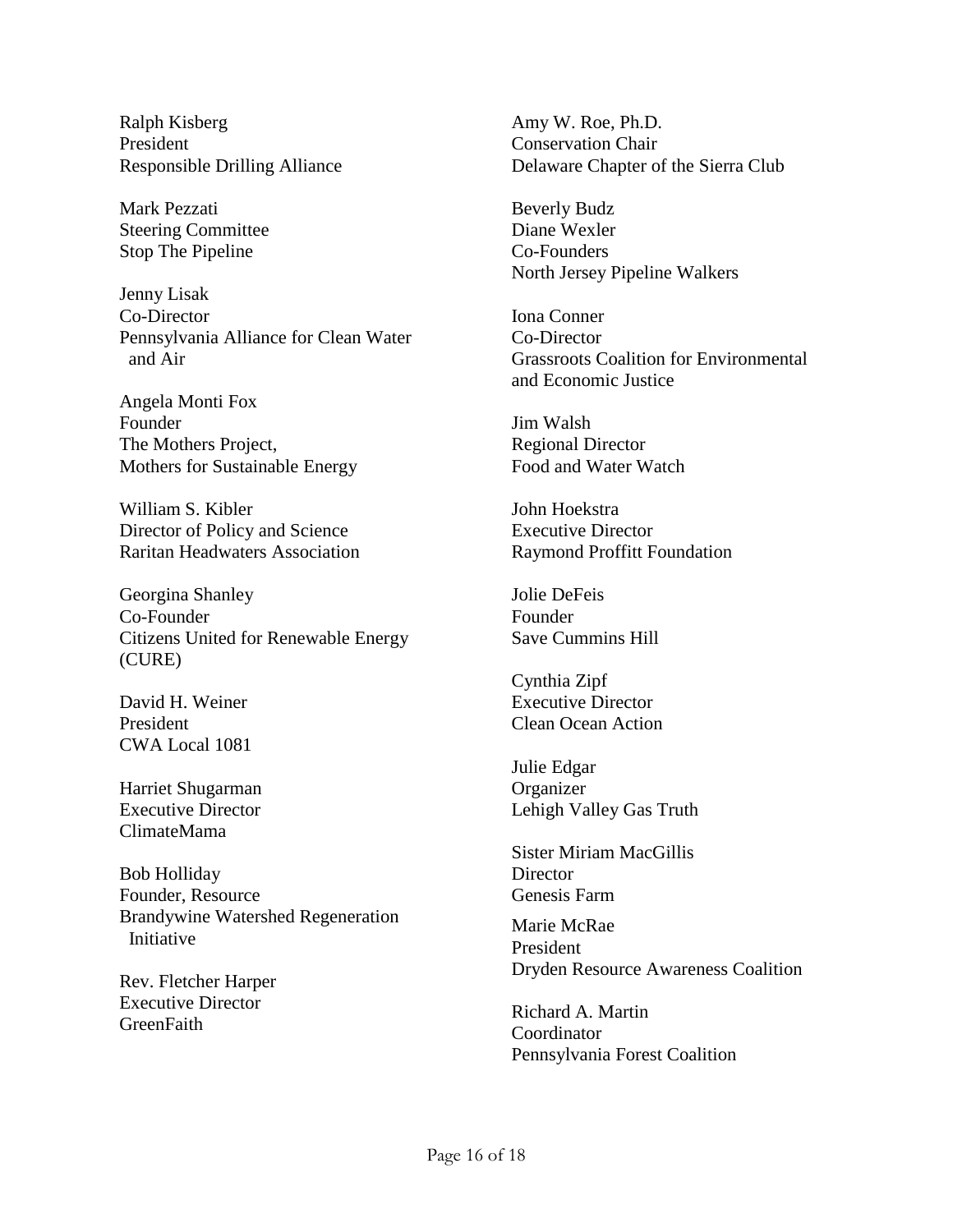Kim Latham Co-Initiator Transition Newton & Northwest NJ

Sandra Kissam President Stewart Park and Reserve Coalition – SPARC

Gail Musante Official Contact Person Sanford Area Concerned Citizens (S-OACC)

Dwaine Perry Ramapough Lunapee Nation (Munsee)

B. Arrindell **Director** Damascus Citizens for Sustainability

Martha Cameron, Sandi Gonzalez, Edie Kantrowitz Co-Coordinators Coalition Against the Rockaway Pipeline

Joseph Otis Minott Executive Director Clean Air Council

Jill Wiener **Director** Catskill Citizens for Safe Energy

Otto Butz Residents of Crumhorn, Milford Doers

Larraine McNulty President Upper Unadilla Valley Association

Lisa Riggiola Executive Director Citizens for a Clean Pompton Lakes Cathy Pedler Forest Watch Coordinator Allegheny Defense Project

Nicole A. Dillingham, J.D. President, Board of Directors Otsego 2000, Inc.

Edie Kantrowitz Board Member United for Action

Katherine Hudson, Esq. Watershed Program Director Riverkeeper, Inc.

Tim Dillingham Executive Director American Littoral Society

Susan van Dolsen Westchester for Change

Alison Mitchell Policy Director New Jersey Conservation Foundation

Suzanne Golas, CSJP **Director** WATERSPIRIT

Elizabeth Broad Program Director Frack Action

Kate Sinding Senior Attorney Deputy Director New York Program Natural Resources Defense Council

J. Reed Steberger Green Umbrella - NY Youth for a Just and Sustainable Future